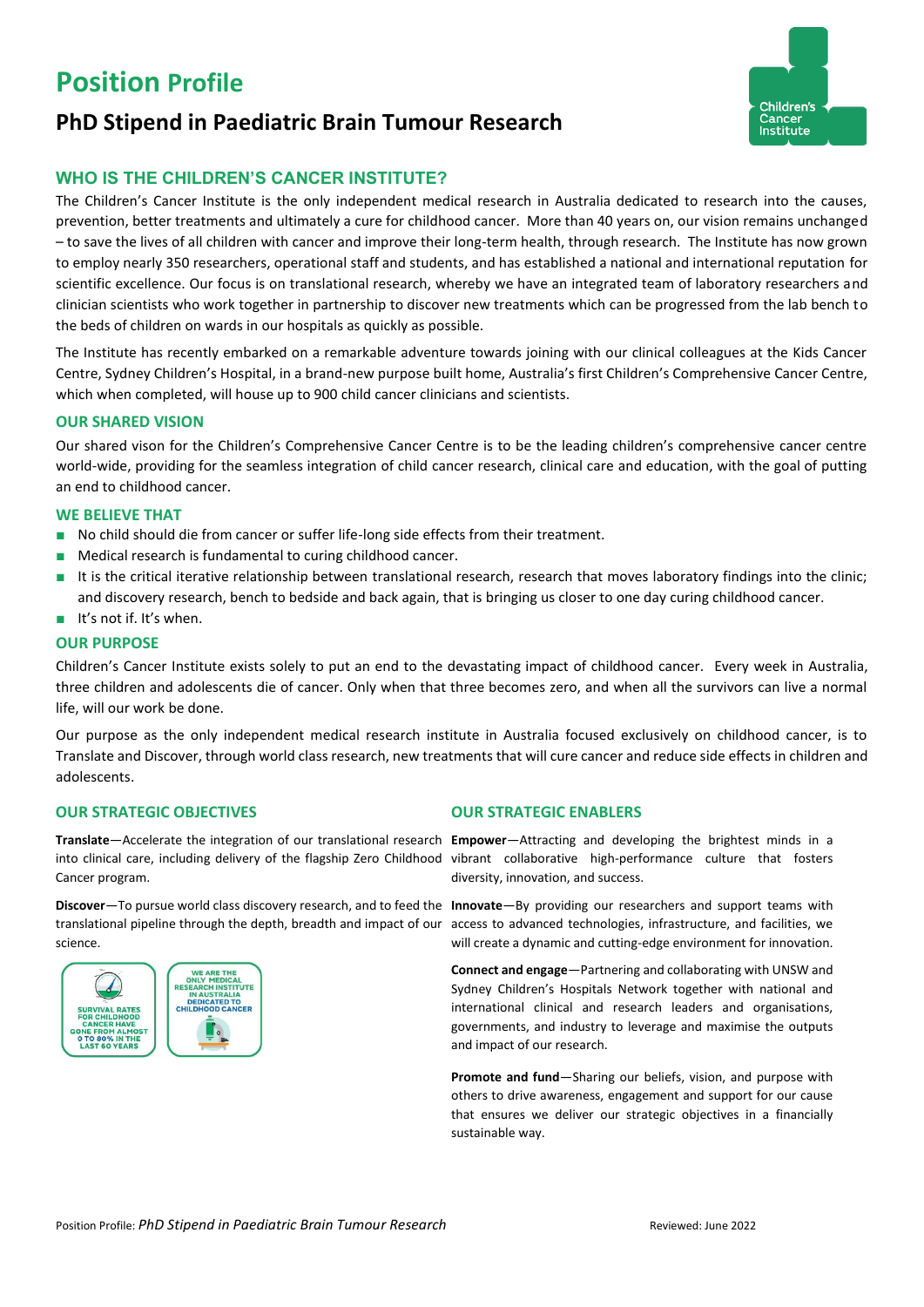#### **YOUR ROLE**

| Role:                                        | <b>PhD Candidate</b>     | Team:                                 | <b>Brain Tumours Group</b>                           |
|----------------------------------------------|--------------------------|---------------------------------------|------------------------------------------------------|
| <b>Job Family:</b>                           |                          | <b>Reports To:</b>                    | Dr Benjamin Rayner and Assoc. Prof. David<br>Ziegler |
| <b>Salary Band:</b>                          | PhD Stipend \$40,000 p.a | <b>Manages:</b>                       |                                                      |
| <b>Key Internal</b><br><b>Relationships:</b> |                          | Key External<br><b>Relationships:</b> |                                                      |

#### **YOUR PURPOSE**

Diffuse Intrinsic Pontine Gliomas (DIPG) are the most aggressive and devastating of all childhood cancers. Due to their location in the brainstem the tumours cannot be surgically removed, do not respond to chemotherapy and are highly resistant to radiotherapy. Consequently, almost all children with DIPG die within one year of diagnosis, highlighting the desperate need for new and innovative treatment strategies for this devastating disease.

Epigenetic dysregulation is recognised as a driver of DIPG pathogenesis, with the majority of patients exhibiting the main responsible histone mutation (H3K27M). While >80% of DIPG have this key genomic driver, the precise mechanism by which this leads to DIPG development remains undefined.

We are seeking a PhD candidate to undertake an exciting project in the field of paediatric brain tumour research investigating the mechanism of action of inhibitors targeted at epigenetic processes that drive Diffuse Intrinsic Pontine Glioma (DIPG) tumorgenicity.

Funded through the NSW Health PhD Partnership Program, the PhD candidate will employ a range of in vitro techniques including DIPG neurosphere culture, cytotoxicity assays, qPCR, western blotting and mass spectrometry in order to determine drug mechanism of action. The in vivo effectiveness of treatment will be ascertained using established PDX mouse models of DIPG. Partnering with a pharmaceutical company as industry supervisor, the candidate will additionally be expected to complete the NSW Health Commercialisation Training Program during their candidature.

| 1. | <b>Connection to the Cause</b> | $\bullet$ | You undertake other activities as directed to support the Institute's vision and purpose.                                                                                                                                   |
|----|--------------------------------|-----------|-----------------------------------------------------------------------------------------------------------------------------------------------------------------------------------------------------------------------------|
| 2. | <b>Systems &amp; Processes</b> |           |                                                                                                                                                                                                                             |
| З. | <b>People &amp; Teams</b>      |           | You foster a harmonious and collaborative team culture and support the REDI vision -<br>respect, equity, diversity, and inclusion.<br>You maintain and enhance your skills and knowledge through participation in education |
|    |                                |           | and the Institute's Personal BEST performance and development program                                                                                                                                                       |
|    | <b>Conduct &amp; Safety</b>    |           | You demonstrate behaviours that positively reflect the Institute's Code of Conduct,<br>Research Code of Conduct and all relevant WHS policies and procedures.                                                               |
|    |                                |           | You comply with all relevant Institute WHS policies and procedures.                                                                                                                                                         |
|    |                                |           | You take reasonable care to maintain your own health and safety and that of others.                                                                                                                                         |
|    |                                |           | You actively participate in making the Institute a safe and healthy workplace through<br>communication and consultation processes.                                                                                          |

#### **YOUR KEY OUTPUTS AND ACTIVITIES**

#### **YOUR PROFILE**

| <b>Skills/Qualifications/Experience</b>                       | <b>Capabilities</b>                                                        |  |
|---------------------------------------------------------------|----------------------------------------------------------------------------|--|
| Essential:<br>The candidate must hold an undergraduate degree | Demonstrated ability to work independently and as part<br>of a larger team |  |
| with at least a credit average (or equivalent). $\bullet$     | Demonstrated problem-solving ability                                       |  |